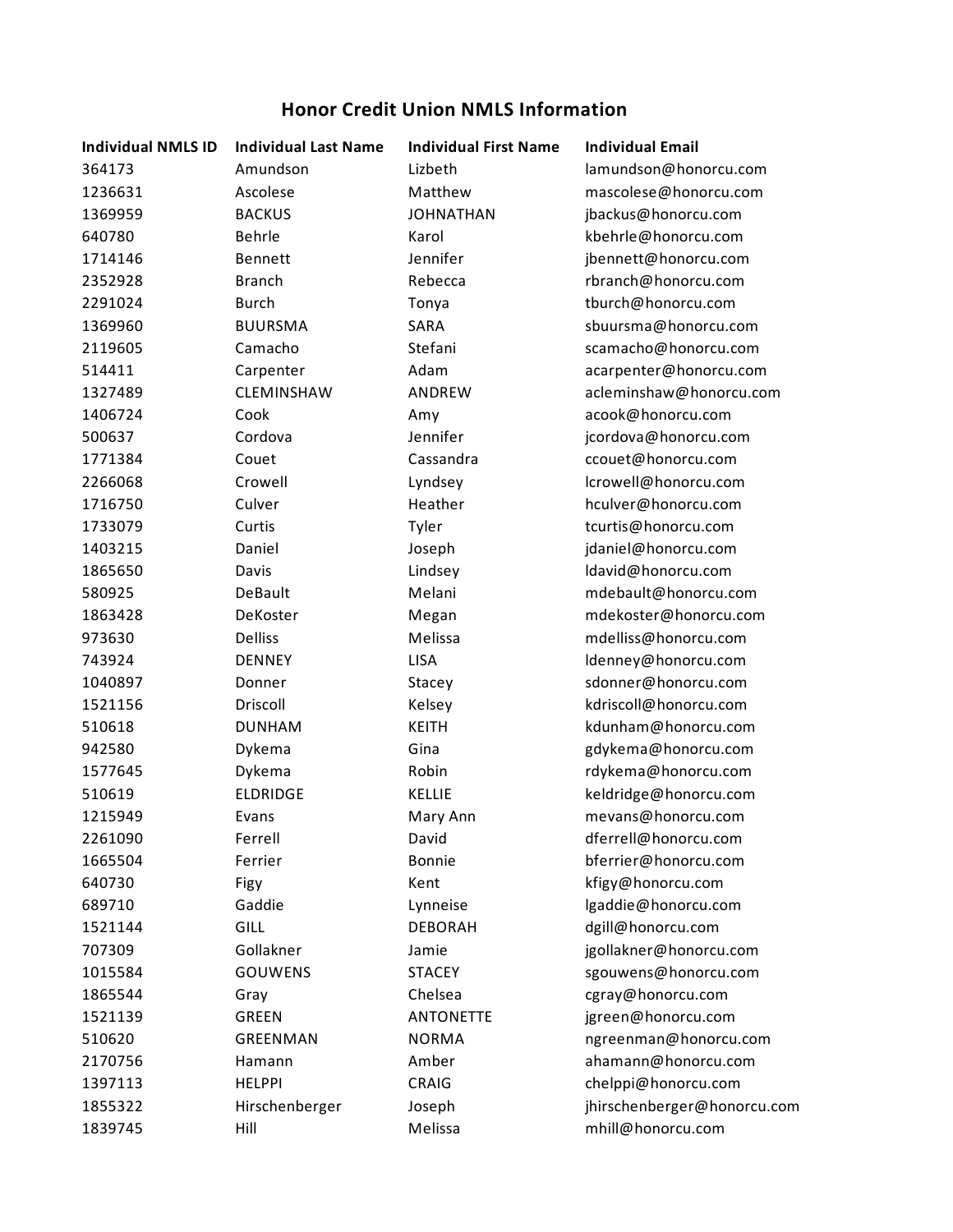| 2224336 | Holden           | Lauryn        | Iholden@honorcu.com      |
|---------|------------------|---------------|--------------------------|
| 2011624 | Horst            | Hannah        | hhorst@honorcu.com       |
| 1521155 | <b>JACOBSON</b>  | <b>ADELE</b>  | kburdick@honorcu.com     |
| 1951950 | Juidici          | Shirley       | sjuidici@honorcu.com     |
| 897480  | Kabara           | Nichole       | nkabara@honorcu.com      |
| 1527908 | Keesler          | Jason         | jkeesler@honorcu.com     |
| 1927088 | Kerlikowski      | Karen         | kkerlikowski@honorcu.com |
| 1774706 | Kindred          | Rachel        | rkindred@honorcu.com     |
| 1521140 | <b>KOSKI</b>     | <b>SHARI</b>  | skoski@honorcu.com       |
| 1854875 | Kujawa           | Lynzi         | lkujawa@honorcu.com      |
| 1140561 | Kuykendall       | Courtney      | cwinnell@honorcu.com     |
| 1696268 | Kuykendall II    | Russell       | rkuykendall@honorcu.com  |
| 1714180 | Laughner-Metzler | Jessica       | jlaughner@honorcu.com    |
| 1849898 | Layman           | Christy       | clayman@honorcu.com      |
| 1705505 | Ledesma          | Shelby        | sledesma@honorcu.com     |
| 1714145 | Lewis            | Kristen       | klewis@honorcu.com       |
| 1369961 | Lockett          | Anton         | alockett@honorcu.com     |
| 435517  | Lord             | Julie         | jlord@honorcu.com        |
| 2334480 | Magnant          | Tracy         | tmagnant@honorcu.com     |
| 2248103 | Magrane          | <b>Stacie</b> | smagrane@honorcu.com     |
| 1164571 | Maki             | Jamie         | jmaki@honorcu.com        |
| 712688  | McCoy            | Sheri         | smccoy@honorcu.com       |
| 1968902 | McFarland        | Mason         | mmcfarland@honorcu.com   |
| 506729  | McFarland        | Scott         | smcfarland@honorcu.com   |
| 1288666 | Mead             | Ashley        | amead@honorcu.com        |
| 2025715 | Megna            | Olivia        | omegna@honorcu.com       |
| 1236245 | MILLER           | <b>JOSHUA</b> | jmiller@honorcu.com      |
| 1604811 | <b>MILNER</b>    | ALYSSA        | amilner@honorcu.com      |
| 410533  | Moffitt          | Debra         | dmoffitt@honorcu.com     |
| 1822111 | Molise           | Marie         | mmolise@honorcu.com      |
| 506732  | <b>MONTE</b>     | <b>CINDY</b>  | cmonte@honorcu.com       |
| 2334051 | Kelsey           | Montgomery    | kmontgomery@honorcu.com  |
| 2312057 | Morey            | Sarah         | smorey@honorcu.com       |
| 2221532 | Moore            | Brittany      | bmoore@honorcu.com       |
| 1040895 | <b>Nehls</b>     | Dustin        | dnehls@honorcu.com       |
| 389569  | Nordberg         | Matthew       | mnordberg@honorcu.com    |
| 219014  | O'Donoghue       | Kimberly      | kodonoghue@honorcu.com   |
| 1883423 | Ondresky         | Ashley        | aondresky@honorcu.com    |
| 619063  | Palmatier        | Rebekah       | rpalmatier@honorcu.com   |
| 2154782 | Owsley           | Lanie         | lowsley@honorcu.com      |
| 1613798 | Pike             | Renee         | rpike@honorcu.com        |
| 1369962 | Pollard          | Lisa          | lpollard@honorcu.com     |
| 1640970 | Postello         | Christopher   | cpostello@honorcu.com    |
| 1365544 | Raab             | Ashlee        | araab@honorcu.com        |
| 1199680 | REIFENBERG       | <b>JANIE</b>  | jreifenberg@honorcu.com  |
| 2069776 | Remynse          | Mary          | mremynse@honorcu.com     |
| 1706589 | Reynolds         | Katherine     | kreynolds@honorcu.com    |